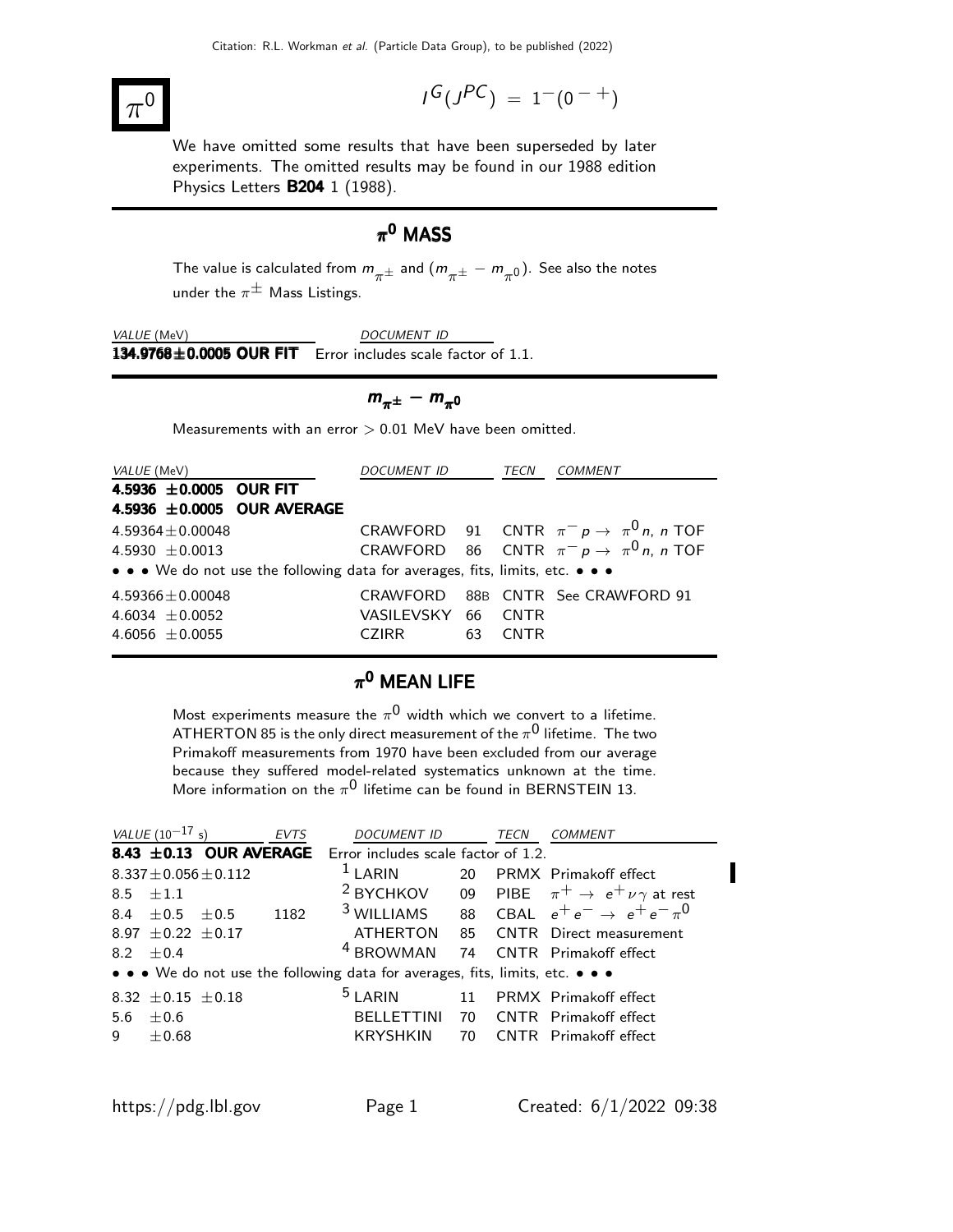#### 7.3 ±1.1 BELLETTINI 65B CNTR Primakoff effect

- $^1$ LARIN 20 reported this lifetime value from a measurement of Г $(\pi^{\mathsf{0}} \rightarrow \gamma \gamma) =$  7.802  $\pm$  $0.052 \pm 0.105$  eV, combining data from PrimEX-II on  $12 \textsf{C}$  and  $28 \textsf{Si}$  targets with previous PrimEx-I LARIN 11 measurements. This result supersedes LARIN 11.
- 2 BYCHKOV 09 obtains this using the conserved-vector-current relation between the vector form factor  $F_V$  and the  $\pi^{\mathsf{0}}$  lifetime.
- <sup>3</sup> WILLIAMS 88 gives  $Γ(γγ) = 7.7 ± 0.5 ± 0.5 eV$ . We give here  $τ = Ξ/Γ(total)$ .
- $^4$ BROWMAN 74 gives a  $\pi^0$  width Г  $=8.02\pm0.42$  eV. The mean life is  $\hbar/\Gamma.$
- $^5$ LARIN 11 reported Г $(\pi^0\to\,\,\gamma\gamma)=$  7.82  $\pm$  0.14  $\pm$  0.17 eV which we converted to mean life  $\tau = \hbar / \Gamma(\text{total})$ .

#### $\pi^{\mathbf{0}}$  DECAY MODES

For decay limits to particles which are not established, see the appropriate Search sections ( $A^{0}$  (axion) and Other Light Boson ( $X^{0}$ ) Searches, etc.).

|                          | Mode                                                                    |     | Fraction $(\Gamma_i/\Gamma)$     |                         | Scale factor $/$<br>Confidence level |
|--------------------------|-------------------------------------------------------------------------|-----|----------------------------------|-------------------------|--------------------------------------|
| $\Gamma_1$               | $2\gamma$                                                               |     | $(98.823 \pm 0.034)$ %           |                         | $S = 1.5$                            |
| $\Gamma_2$               | $e^+e^-\gamma$                                                          |     | $(1.174 \pm 0.035)$ %            |                         | $S = 1.5$                            |
| $\Gamma_3$               | $\gamma$ positronium                                                    |     | $(1.82 \pm 0.29) \times 10^{-9}$ |                         |                                      |
| $\Gamma_4$               | $e^+e^+e^-e^-$                                                          |     | $(3.34 \pm 0.16) \times 10^{-5}$ |                         |                                      |
| $\Gamma_{5}$             | $e^+e^-$                                                                |     | $(6.46 \pm 0.33) \times 10^{-8}$ |                         |                                      |
| $\Gamma_6$               | $4\gamma$                                                               |     | $\langle$ 2                      | $\times$ 10 $^{-8}$     | $CL = 90\%$                          |
| $\Gamma_7$               | $\nu\overline{\nu}$                                                     |     | [a] < 4.4                        | $\times$ 10 $^{-9}$     | $CL = 90\%$                          |
| $\Gamma_8$               | $v_e \overline{v}_e$                                                    |     | < 1.7                            | $\times 10^{-6}$ CL=90% |                                      |
| $\Gamma$ <sub>9</sub>    | $\nu_\mu \overline{\nu}_\mu$                                            |     | < 1.6                            | $\times 10^{-6}$ CL=90% |                                      |
|                          | $\Gamma_{10}$ $\nu_{\tau} \overline{\nu}_{\tau}$                        |     | $\langle$ 2.1                    |                         | $\times 10^{-6}$ CL=90%              |
| $\Gamma_{11}$            | $\gamma \nu \overline{\nu}$                                             |     | < 1.9                            | $\times$ 10 $^{-7}$     | $CL = 90\%$                          |
|                          | Charge conjugation $(C)$ or Lepton Family number $(LF)$ violating modes |     |                                  |                         |                                      |
| $\Gamma_{12}$ 3 $\gamma$ |                                                                         | C   | < 3.1                            |                         | $\times$ 10 <sup>-8</sup> CL=90%     |
|                          | $\Gamma_{13}$ $\mu^+e^-$                                                | LF  | < 3.8                            |                         | $\times 10^{-10}$ CL=90%             |
|                          | $\Gamma_{14}$ $\mu^- e^+$                                               | LF. | < 3.2                            |                         | $\times 10^{-10}$ CL=90%             |
|                          | $\Gamma_{15}$ $\mu^+e^- + \mu^-e^+$                                     | LF  | < 3.6                            |                         | $\times 10^{-10}$ CL=90%             |

[a] Astrophysical and cosmological arguments give limits of order  $10^{-13}$ , but they are model dependent and for the summary value we use the best laboratory limit, which includes any final state of invisible particles.

#### CONSTRAINED FIT INFORMATION

An overall fit to 2 branching ratios uses 6 measurements and one constraint to determine 3 parameters. The overall fit has a  $\chi^2 =$ 4.6 for 4 degrees of freedom.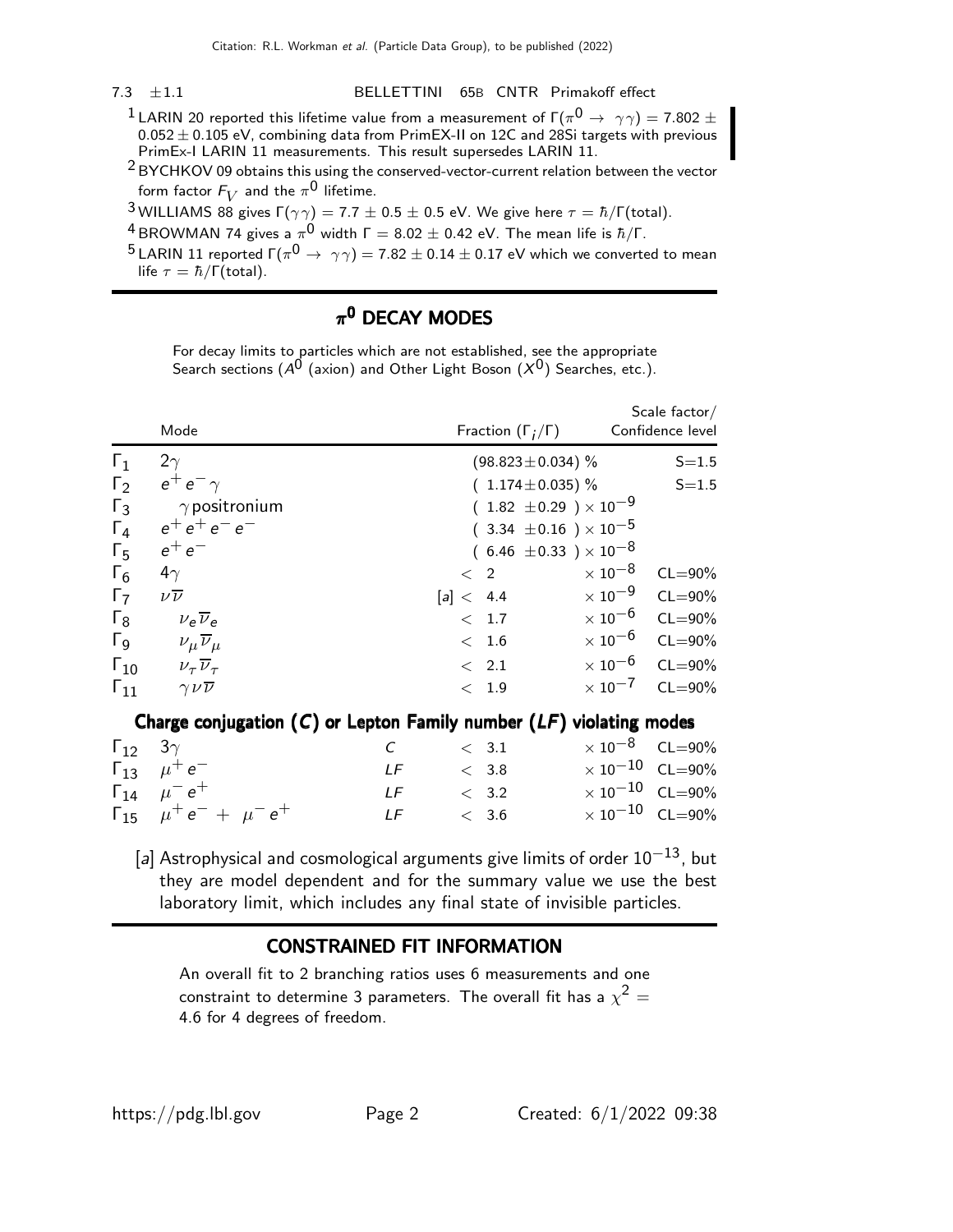The following off-diagonal array elements are the correlation coefficients  $\left<\delta x_i\delta x_j\right>$ / $(\delta x_i\cdot\delta x_j)$ , in percent, from the fit to the branching fractions,  $x_i$   $\;\equiv$  $\Gamma_i/\Gamma_{\rm total}$ . The fit constrains the  $x_i$  whose labels appear in this array to sum to one.



#### $\pi^{\mathbf{0}}$  BRANCHING RATIOS



 $1$  BEDDALL 08 value is obtained from ALEPH archived data.

 $2$  SAMIOS 61 value uses a Panofsky ratio = 1.62.

 $3$  ABOUZAID 19 measured a value of (0.3920  $\pm$  0.0016  $\pm$  0.0036)% from 1999 KTEV data in  $K_L$   $\;\rightarrow\;$   $3\pi^0$   $\;\rightarrow\;$   $5\gamma\,e^+\,e^-$  decays, normalised to  $K_L$   $\;\rightarrow\;$   $3\pi^0$ , for m( $ee)$   $>$   $15$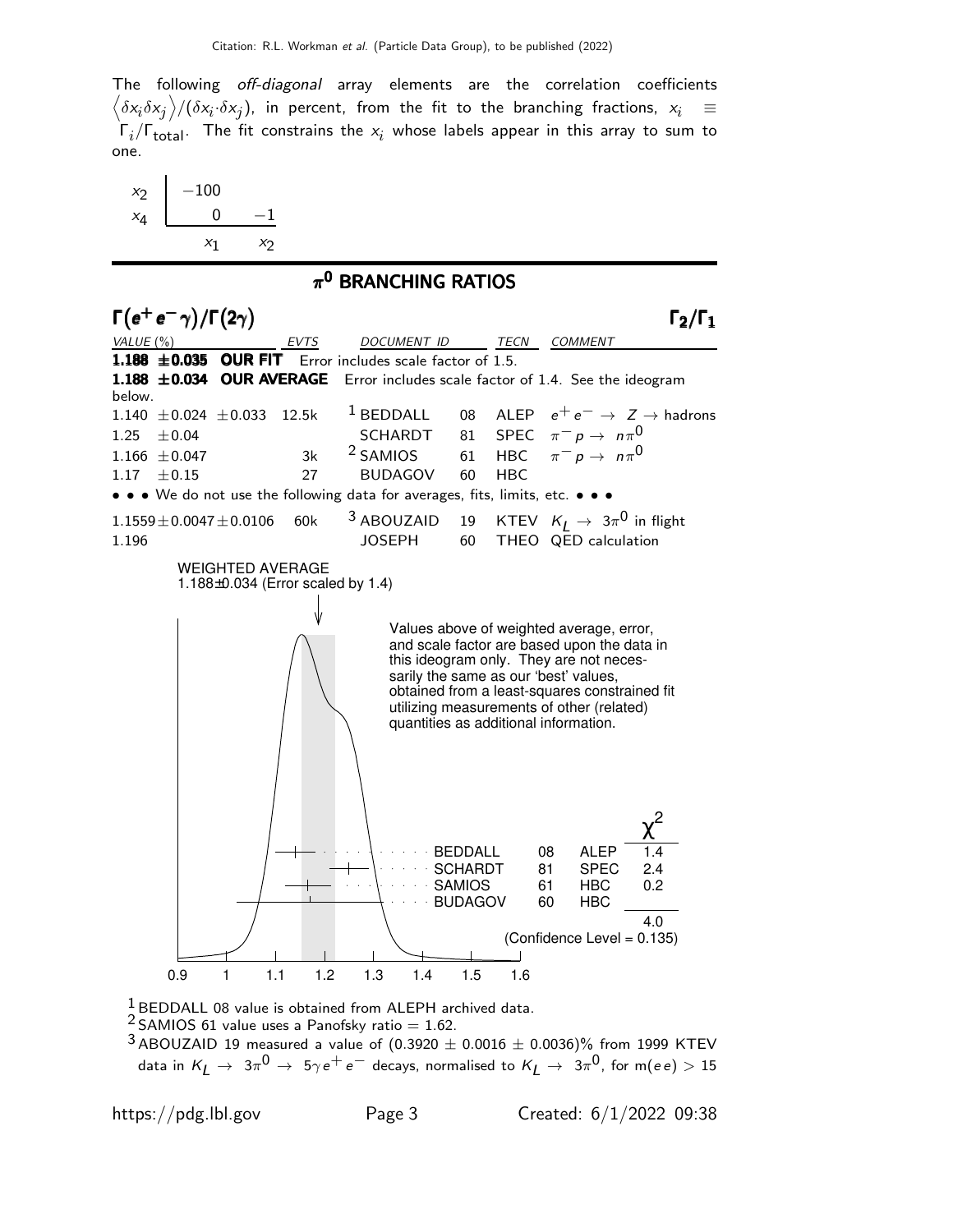MeV and then extrapolated it to the full  $m(e e)$  range using the Mikaelian and Smith predictions for the mass spectrum.  $\Gamma(e^+e^-\gamma)/\Gamma(2\gamma)$  (%)

| $\Gamma(\gamma \text{positronium})/\Gamma(2\gamma)$ |             |                       |     |             |                                                    | $\Gamma_3/\Gamma_1$ |
|-----------------------------------------------------|-------------|-----------------------|-----|-------------|----------------------------------------------------|---------------------|
| VALUE (units $10^{-9}$ )                            | <b>EVTS</b> | <b>DOCUMENT ID</b>    |     | TECN        | COMMENT                                            |                     |
| $1.84 \pm 0.29$                                     | 277         | AFANASYEV             | 90  |             | CNTR $pC$ 70 GeV                                   |                     |
| $\Gamma(e^+e^+e^-e^-)/\Gamma(2\gamma)$              |             |                       |     |             |                                                    | $\Gamma_4/\Gamma_1$ |
| VALUE (units $10^{-5}$ )                            | EVTS        | <b>DOCUMENT ID</b>    |     | <b>TECN</b> | COMMENT                                            |                     |
| 3.38±0.16 OUR FIT                                   |             |                       |     |             |                                                    |                     |
| $3.38 \pm 0.16$ OUR AVERAGE                         |             |                       |     |             |                                                    |                     |
| $3.46 \pm 0.19$                                     | 30.5k       | <sup>1</sup> ABOUZAID |     |             | 08D KTEV $K_I^0 \rightarrow \pi^0 \pi^0 \pi^0 D_I$ |                     |
| $3.18 \pm 0.30$                                     | 146         | <sup>2</sup> SAMIOS   | 62B | <b>HBC</b>  |                                                    |                     |

<sup>1</sup> This ABOUZAID 08D value includes all radiative final states. The error includes both statistical and systematic errors. The correlation between the Dalitz-pair planes gives a direct measurement of the  $\pi^{\mathsf{0}}$  parity. The  $\pi^{\mathsf{0}}$  2 $\gamma^*$  form factor is measured and limits are placed on a scalar contribution to the decay.

 $2$  SAMIOS 62B value uses a Panofsky ratio = 1.62.

## $Γ(e^+e^-)$

 $\Gamma(e^+e^-)/\Gamma_{\text{total}}$  Γ<sub>5</sub>/Γ Experimental results are listed; branching ratios corrected for radiative effects are given in the footnotes. BERMAN 60 found  $\breve{\mathrm{B}}(\pi^0 \rightarrow\ e^+ \, e^-) \geq 4.69 \times 10^{-8}$  via an exact QED calculation.

| VALUE (units $10^{-8}$ ) EVTS                                | DOCUMENT ID                       | TECN | CHG COMMENT                               |
|--------------------------------------------------------------|-----------------------------------|------|-------------------------------------------|
| $6.46 \pm 0.33$ OUR AVERAGE                                  |                                   |      |                                           |
| 6.44 $\pm$ 0.25 $\pm$ 0.22 794 <sup>1</sup> ABOUZAID 07 KTEV |                                   |      | $K_I^0 \rightarrow 3\pi^0$ in flight      |
| 6.9 $\pm 2.3 \pm 0.6$                                        | 21 <sup>2</sup> DESHPANDE 93 SPEC |      | $K^{\frac{r}{2}} \rightarrow \pi^+ \pi^0$ |
| 7.6 $\frac{+2.9}{-2.8}$ ± 0.5                                | 8 <sup>3</sup> MCFARLAND 93 SPEC  |      | $K_I^0 \rightarrow 3\pi^0$ in flight      |

• • • We do not use the following data for averages, fits, limits, etc. • • •

 $6.09\pm0.40\pm0.24$  275  $^4$  ALAVI-HARATI 99C SPEC 0 Repl. by ABOUZAID 07 <sup>1</sup> ABOUZAID 07 result is for  $m_{e^+e^-}/m_{\pi^0} >$  0.95. With radiative corrections the result becomes (7.48  $\pm$  0.29  $\pm$  0.25)  $\times$  10<sup>-8</sup>.

<sup>2</sup> The DESHPANDE 93 result with bremsstrahlung radiative corrections is (8.0  $\pm$  2.6  $\pm$  $(0.6) \times 10^{-8}$ .

 $^3$ The MCFARLAND 93 result is for B[ $\pi^0 \rightarrow e^+e^-,~(m_{e^+e^-}/m_{\pi^0})^2 > 0.95$ ]. With radiative corrections it becomes  $(8.8<sup>+4.5</sup><sub>3.2</sub>)$  $^{+4.5}_{-3.2}$   $\pm$  0.6)  $\times$  10 $^{-8}$ .

 $^{4}$ ALAVI-HARATI 99C quote result for B[ $\pi^{0} \rightarrow\ e^{+}e^{-}$ ,  $(m_{e^{+}e^{-}}/m_{\pi^{0}})^{2}$   $>0.95$ ] to minimize radiative contributions from  $\pi^{\mathsf{0}} \rightarrow\ e^+e^-\gamma$ . After radiative corrections they obtain (7.04  $\pm$  0.46  $\pm$  0.28)  $\times$  10<sup>-8</sup>.

| $\Gamma(e^+e^-)/\Gamma(2\gamma)$                                              |          |    |                    |             | $\Gamma_5/\Gamma_1$                                                  |
|-------------------------------------------------------------------------------|----------|----|--------------------|-------------|----------------------------------------------------------------------|
| VALUE (units $10^{-7}$ )                                                      | CL% EVTS |    | <b>DOCUMENT ID</b> | <b>TECN</b> | <b>COMMENT</b>                                                       |
| • • • We do not use the following data for averages, fits, limits, etc. • • • |          |    |                    |             |                                                                      |
| $\langle 1.3$                                                                 | 90       |    | <b>NIEBUHR</b>     |             | 89 SPEC $\pi^- p \to \pi^0 n$ at                                     |
| < 5.3                                                                         | 90       |    | <b>ZEPHAT</b>      |             | rest<br>87 SPEC $\pi^- p \rightarrow \pi^0 n$<br>$0.3 \text{ GeV}/c$ |
| 1.7 $\pm$ 0.6 $\pm$ 0.3                                                       |          | 59 | <b>FRANK</b>       |             | 83 SPEC $\pi^- p \rightarrow n \pi^0$                                |
| https://pdg.lbl.gov                                                           |          |    | Page 4             |             | Created: $6/1/2022$ 09:38                                            |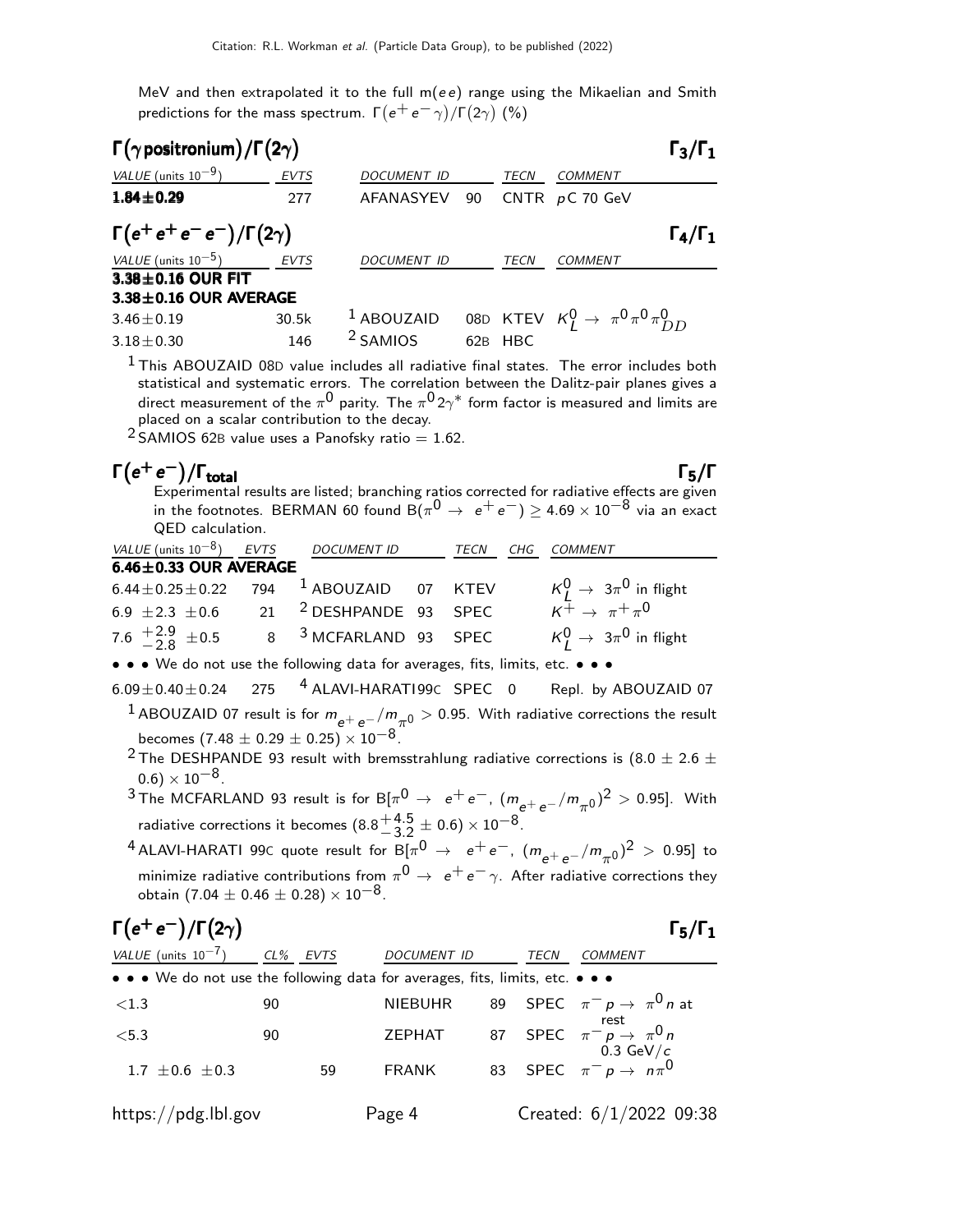| $1.8 \pm 0.6$                                                                 |          | 58 | <b>MISCHKE</b>                      |                |             | 82 SPEC See FRANK 83                   |                   |
|-------------------------------------------------------------------------------|----------|----|-------------------------------------|----------------|-------------|----------------------------------------|-------------------|
| $2.23^{+2.40}_{-1.10}$                                                        | 90       | 8  | <b>FISCHER</b>                      |                |             | 78B SPRK $K^+ \rightarrow \pi^+ \pi^0$ |                   |
| $\Gamma(4\gamma)/\Gamma_{\rm total}$                                          |          |    |                                     |                |             |                                        | $\Gamma_6/\Gamma$ |
| VALUE (units $10^{-8}$ ) CL% EVTS                                             |          |    | <b>DOCUMENT ID</b>                  |                | TECN        | <b>COMMENT</b>                         |                   |
| $\langle$ 2                                                                   | 90       |    | MCDONOUGH 88 CBOX $\pi^- p$ at rest |                |             |                                        |                   |
| • • • We do not use the following data for averages, fits, limits, etc. • • • |          |    |                                     |                |             |                                        |                   |
| $<$ 160<br>$<$ 440                                                            | 90<br>90 | 0  | <b>BOLOTOV</b><br>AUERBACH          | 86C CALO<br>80 | <b>CNTR</b> |                                        |                   |
|                                                                               |          |    |                                     |                |             |                                        |                   |

#### Γ $(\nu \overline{\nu})/\Gamma_{\rm total}$  Γ<sub>7</sub>/Γ /Γ<sub>total</sub>Γ7/Γ

The astrophysical and cosmological limits are many orders of magnitude lower, but they are model dependent and for the summary value we use the best laboratory limit, which includes any final state of invisible particles.

| VALUE (units $10^{-6}$ )                                                      | $CL\%$ | <b>DOCUMENT ID</b>                                            |    | TECN | <b>COMMENT</b>                                                           |
|-------------------------------------------------------------------------------|--------|---------------------------------------------------------------|----|------|--------------------------------------------------------------------------|
| $< 4.4 \times 10^{-3}$                                                        | 90     |                                                               |    |      | <sup>1</sup> CORTINA-GIL 21c SPEC $K^+ \rightarrow \pi^+ \pi^0 (\gamma)$ |
| • • • We do not use the following data for averages, fits, limits, etc. • • • |        |                                                               |    |      |                                                                          |
| < 0.27                                                                        | 90     | <sup>1</sup> ARTAMONOV 05A B949 $K^+ \rightarrow \pi^+ \pi^0$ |    |      |                                                                          |
| < 0.83                                                                        | 90     | <sup>1</sup> ATIYA 91 B787 $K^+ \rightarrow \pi^+ \nu \nu'$   |    |      |                                                                          |
| $< 2.9 \times 10^{-7}$                                                        |        | $2$ LAM                                                       |    |      | 91 Cosmological limit                                                    |
| $< 3.2 \times 10^{-7}$                                                        |        | <sup>3</sup> NATALE                                           | 91 |      | <b>SN 1987A</b>                                                          |
| < 6.5                                                                         | 90     |                                                               |    |      | DORENBOS 88 CHRM Beam dump, prompt v                                     |
| $<$ 24                                                                        | 90     | <sup>1</sup> HERCZEG 81 RVUE $K^+ \rightarrow \pi^+ \nu \nu'$ |    |      |                                                                          |
|                                                                               |        |                                                               |    |      |                                                                          |

 $<sup>1</sup>$  This limit applies to all possible "invisible" channels.</sup>

2 LAM 91 considers the production of right-handed neutrinos produced from the cosmic thermal background at the temperature of about the pion mass through the reaction  $\gamma \gamma \rightarrow \pi^0 \rightarrow \nu \overline{\nu}$ .

 $3$  NATALE 91 considers the excess energy-loss rate from SN 1987A if the process  $\gamma\gamma\to 0$  $\pi^{\mathsf{0}} \rightarrow \,\nu\overline{\nu}$  occurs, permitted if the neutrinos have a right-handed component. As pointed out in LAM 91 (and confirmed by Natale), there is a factor 4 error in the NATALE 91 published result  $(0.8 \times 10^{-7})$ .

# $\Gamma(\nu_e \overline{\nu}_e)/\Gamma_{\rm total}$  Γ<sub>8</sub>/Γ

| I | I |
|---|---|
|   |   |

| VALUE (units $10^{-6}$ )                                                      | CL% | <i>DOCUMENT ID</i> |  | TECN | COMMENT                                     |  |  |
|-------------------------------------------------------------------------------|-----|--------------------|--|------|---------------------------------------------|--|--|
| $\langle 1.7$                                                                 | 90  |                    |  |      | DORENBOS 88 CHRM Beam dump, prompt $\nu$    |  |  |
| • • • We do not use the following data for averages, fits, limits, etc. • • • |     |                    |  |      |                                             |  |  |
| $<$ 3.1                                                                       | 90  |                    |  |      | $1$ HOFFMAN 88 RVUE Beam dump, prompt $\nu$ |  |  |
| $1$ HOFFMAN 88 analyzes data from a 400-GeV BEBC beam-dump experiment.        |     |                    |  |      |                                             |  |  |

# Γ $(\nu_{\mu}\overline{\nu}_{\mu})/\Gamma_{\text{total}}$  Γ9/Γ

| VALUE (units $10^{-6}$ ) CL% EVTS                                             |    |     | <b>DOCUMENT ID</b>                                                              | TECN | COMMENT                                              |
|-------------------------------------------------------------------------------|----|-----|---------------------------------------------------------------------------------|------|------------------------------------------------------|
| $\leq1.6$                                                                     | 90 | 8.7 |                                                                                 |      | AUERBACH 04 LSND 800 MeV p on Cu                     |
| <3.1                                                                          | 90 |     |                                                                                 |      | <sup>1</sup> HOFFMAN 88 RVUE Beam dump, prompt $\nu$ |
| • • • We do not use the following data for averages, fits, limits, etc. • • • |    |     |                                                                                 |      |                                                      |
| < 7.8                                                                         | 90 |     |                                                                                 |      | DORENBOS 88 CHRM Beam dump, prompt $\nu$             |
|                                                                               |    |     | <sup>1</sup> HOFFMAN 88 analyzes data from a 400-GeV BEBC beam-dump experiment. |      |                                                      |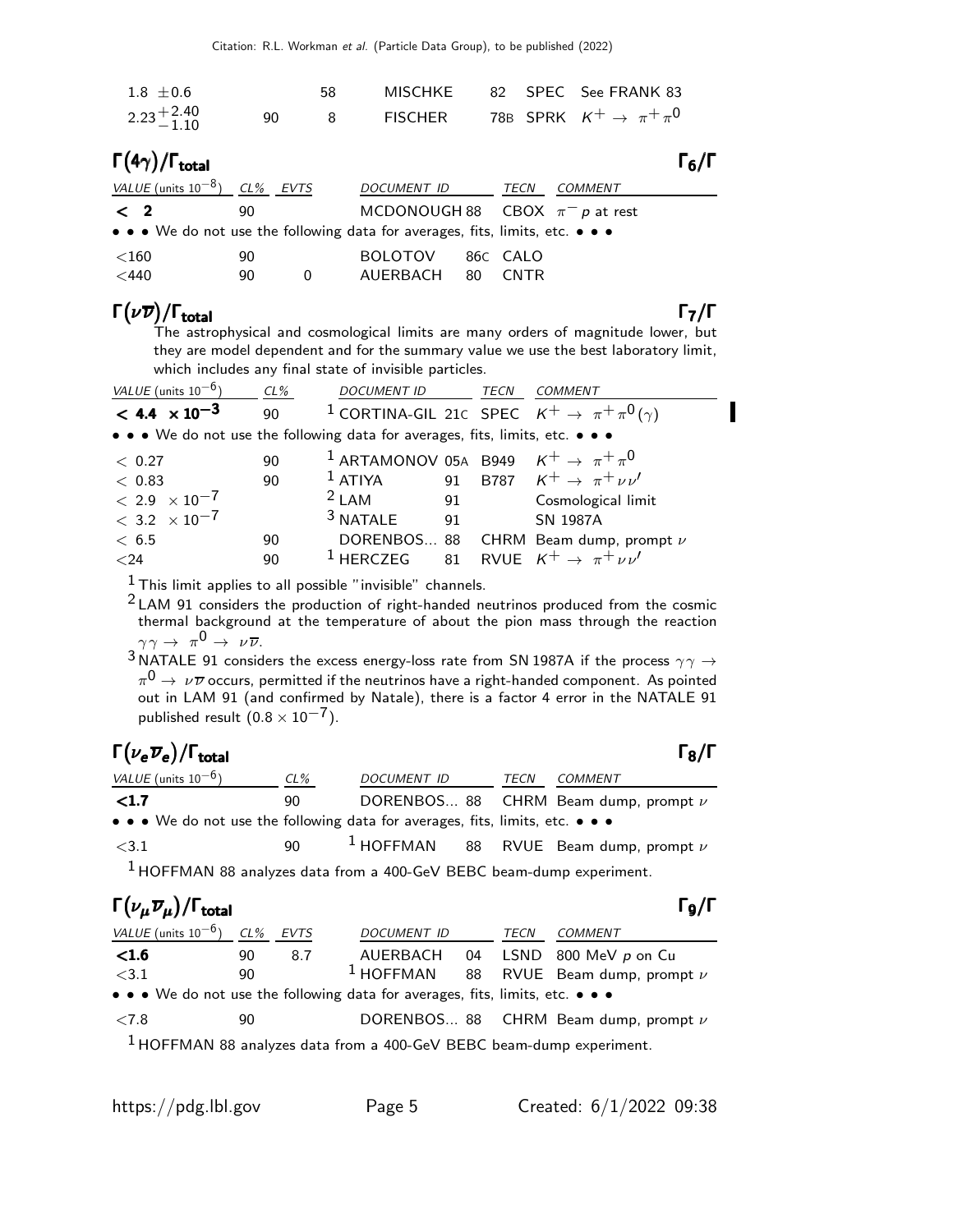| $\Gamma(\nu_\tau\,\overline{\nu}_\tau)/\Gamma_{\rm total}$                                                                |        |             |                                                                      |    |             | $\Gamma_{10}/\Gamma$                                                                                                                                                    |
|---------------------------------------------------------------------------------------------------------------------------|--------|-------------|----------------------------------------------------------------------|----|-------------|-------------------------------------------------------------------------------------------------------------------------------------------------------------------------|
| VALUE (units $10^{-6}$ )                                                                                                  |        | $CL\%$      |                                                                      |    |             |                                                                                                                                                                         |
| < 2.1                                                                                                                     |        | 90          |                                                                      |    |             | $\begin{tabular}{c c c} \hline \textit{DCUMENT ID} & \textit{TECN} & \textit{COMMENT} \\ \hline 1 HOFFMAN & 88 & RVUE & Beam dump, prompt $\nu$ \\\hline \end{tabular}$ |
| • • • We do not use the following data for averages, fits, limits, etc. • • •                                             |        |             |                                                                      |    |             |                                                                                                                                                                         |
| < 4.1                                                                                                                     |        | 90          |                                                                      |    |             | DORENBOS 88 CHRM Beam dump, prompt $\nu$                                                                                                                                |
| $1$ HOFFMAN 88 analyzes data from a 400-GeV BEBC beam-dump experiment.                                                    |        |             |                                                                      |    |             |                                                                                                                                                                         |
| $\Gamma(\gamma\nu\overline{\nu})/\Gamma_{\rm total}$                                                                      |        |             |                                                                      |    |             | $\Gamma_{11}/\Gamma$                                                                                                                                                    |
| Standard Model prediction is $6 \times 10^{-18}$ .                                                                        |        |             |                                                                      |    |             |                                                                                                                                                                         |
| $VALUE$ CL%                                                                                                               |        |             | DOCUMENT ID TECN COMMENT                                             |    |             |                                                                                                                                                                         |
| $< 1.9 \times 10^{-7}$                                                                                                    |        | 90          |                                                                      |    |             | CORTINA-GIL 19 SPEC $K^+ \rightarrow \pi^+ \gamma \nu \overline{\nu}$                                                                                                   |
| • • • We do not use the following data for averages, fits, limits, etc. • • •                                             |        |             |                                                                      |    |             |                                                                                                                                                                         |
| $< 6 \times 10^{-4}$                                                                                                      |        | 90          | <b>ATIYA</b>                                                         |    |             | 92 CNTR $K^+ \rightarrow \gamma \nu \overline{\nu} \pi^+$                                                                                                               |
| $\Gamma(3\gamma)/\Gamma_{\rm total}$ Forbidden by C invariance.                                                           |        |             |                                                                      |    |             | $\Gamma_{12}/\Gamma$                                                                                                                                                    |
| VALUE (units $10^{-8}$ ) CL% EVTS                                                                                         |        |             | DOCUMENT ID                                                          |    |             | TECN COMMENT                                                                                                                                                            |
| < 3.1                                                                                                                     | 90     |             | MCDONOUGH 88                                                         |    |             | CBOX $\pi^- p$ at rest                                                                                                                                                  |
| • • • We do not use the following data for averages, fits, limits, etc. • • •                                             |        |             |                                                                      |    |             |                                                                                                                                                                         |
| < 38                                                                                                                      | 90     | 0           | HIGHLAND                                                             | 80 | <b>CNTR</b> |                                                                                                                                                                         |
| $<$ 150                                                                                                                   | 90     | 0           | AUERBACH     78    CNTR<br><sup>1</sup> DUCLOS           65     CNTR |    |             |                                                                                                                                                                         |
| $<$ 490                                                                                                                   | 90     | $\mathbf 0$ | $1$ KUTIN                                                            |    |             |                                                                                                                                                                         |
| $<$ 490                                                                                                                   | 90     |             |                                                                      | 65 | <b>CNTR</b> |                                                                                                                                                                         |
| $^{-1}$ These experiments give B(3 $\gamma/2\gamma) <~$ 5.0 $\times$ 10 $^{-6}$ .                                         |        |             |                                                                      |    |             |                                                                                                                                                                         |
| $\Gamma(\mu^+\,{\rm e}^-)/\Gamma_{\rm total}$                                                                             |        |             | Forbidden by lepton family number conservation.                      |    |             | $\Gamma_{13}/\Gamma$                                                                                                                                                    |
| VALUE (units $10^{-9}$ ) CL% EVTS                                                                                         |        |             | DOCUMENT ID                                                          |    |             | TECN COMMENT                                                                                                                                                            |
| < 0.38                                                                                                                    | 90     | $\Omega$    | APPEL                                                                | 00 |             | SPEC $K^+ \rightarrow \pi^+ \mu^+ e^-$                                                                                                                                  |
| • • • We do not use the following data for averages, fits, limits, etc. • • •                                             |        |             |                                                                      |    |             |                                                                                                                                                                         |
| $<$ 16                                                                                                                    | 90     |             | LEE.                                                                 | 90 |             | SPEC $K^+ \rightarrow \pi^+ \mu^+ e^-$                                                                                                                                  |
| $<$ 78                                                                                                                    | 90     |             | CAMPAGNARI 88                                                        |    |             | SPEC See LEE 90                                                                                                                                                         |
| $\Gamma(\mu^- e^+) / \Gamma_{\text{total}}$<br>Forbidden by lepton family number conservation.                            |        |             |                                                                      |    |             | $\Gamma_{14}/\Gamma$                                                                                                                                                    |
|                                                                                                                           |        |             |                                                                      |    |             |                                                                                                                                                                         |
| <u>VALUE</u><br>${<}3.2 \times 10^{-10}$                                                                                  | $CL\%$ | 90          | DOCUMENT ID TECN COMMENT<br>ALIBERTI                                 | 21 |             | NA62 $K^+ \rightarrow \pi^+ e^+ \mu^-$                                                                                                                                  |
| • • We do not use the following data for averages, fits, limits, etc. • • •                                               |        |             |                                                                      |    |             |                                                                                                                                                                         |
| ${<}3.4\times10^{-9}$                                                                                                     |        | 90          | APPEL                                                                |    |             | 00B B865 $K^+ \to \pi^+ e^+ \mu^-$                                                                                                                                      |
| $\left[\Gamma(\mu^+e^-)+\Gamma(\mu^-e^+)\right]/\Gamma_{\text{total}}$<br>Forbidden by lepton family number conservation. |        |             |                                                                      |    |             | $\Gamma_{15}/\Gamma$                                                                                                                                                    |
|                                                                                                                           |        |             |                                                                      |    |             |                                                                                                                                                                         |
| VALUE (units $10^{-9}$ )                                                                                                  | CL%    |             | DOCUMENT ID TECN COMMENT                                             |    |             |                                                                                                                                                                         |
| < 0.36<br>• • We do not use the following data for averages, fits, limits, etc. •                                         |        | 90          |                                                                      |    |             | ABOUZAID 08C KTEV $K^0_L \rightarrow 2\pi^0 \mu^{\pm} e^{\mp}$                                                                                                          |
|                                                                                                                           |        |             |                                                                      |    |             |                                                                                                                                                                         |
| < 17.2                                                                                                                    |        | 90          | <b>KROLAK</b>                                                        | 94 |             | E799 In $K_L^0\to~3\pi^0$<br>84 RVUE $K^+ \rightarrow \pi^+ \mu e$                                                                                                      |
| $<$ 140 $\,$<br>$\times$ 10 $^{-6}$<br>$\langle$ 2                                                                        |        |             | HERCZEG<br><b>HERCZEG</b>                                            | 84 |             | THEO $\mu^- \rightarrow e^-$ conversion                                                                                                                                 |
| < 70                                                                                                                      |        | 90          | BRYMAN                                                               | 82 |             | RVUE $K^+ \rightarrow \pi^+ \mu e$                                                                                                                                      |
|                                                                                                                           |        |             |                                                                      |    |             |                                                                                                                                                                         |

https://pdg.lbl.gov Page 6 Created:  $6/1/2022$  09:38

 $\blacksquare$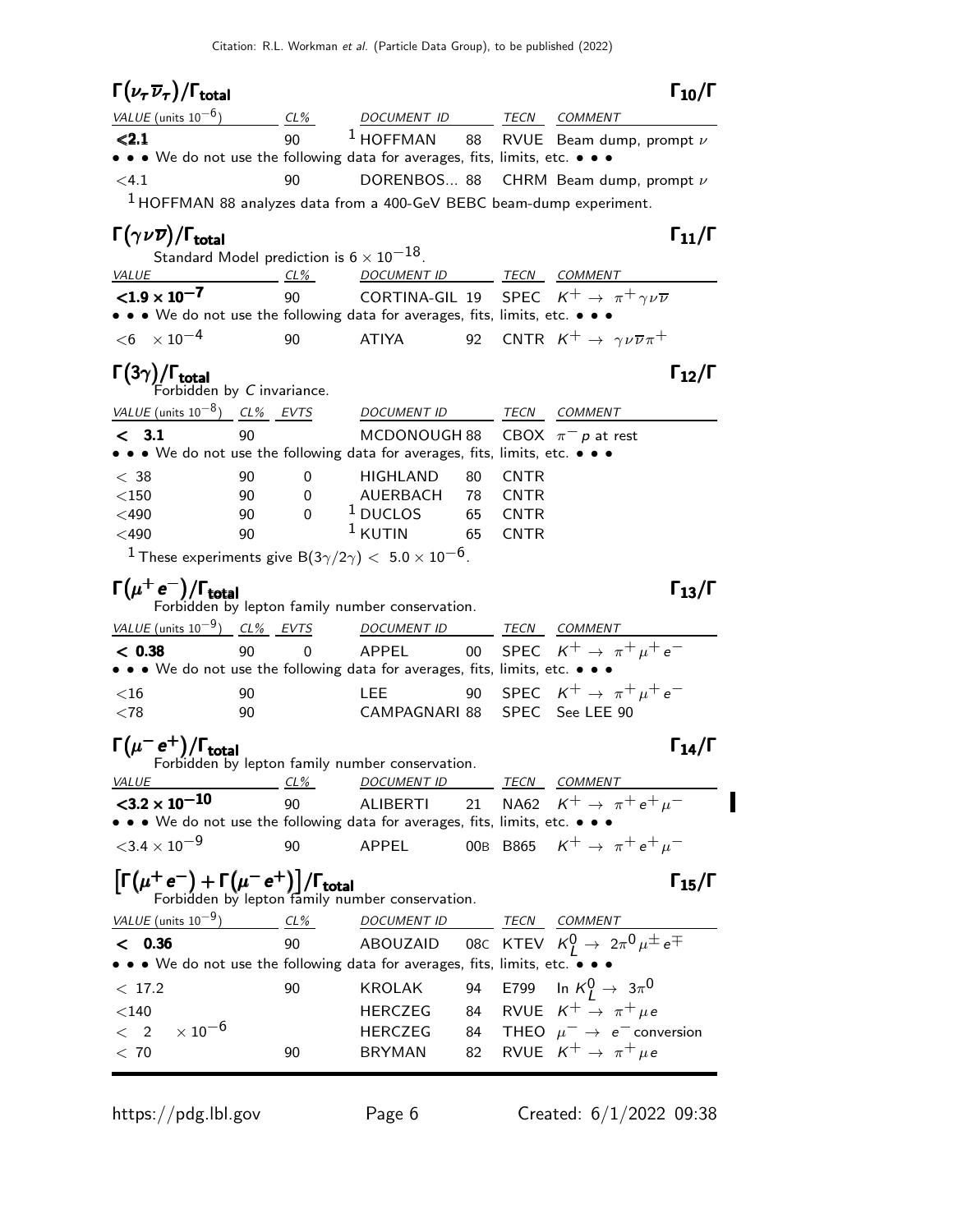#### $\pi^{\mathbf{0}}$  ELECTROMAGNETIC FORM FACTOR

The amplitude for the process  $\pi^0\rightarrow\ e^+\,e^-\,\gamma$  contains a form factor F(x) at the  $\pi^{0}\gamma\gamma$  vertex, where  $x=[m_{e^+e^-}/m_{\pi^0}]^2$ . The parameter a in the linear expansion  $F(x) = 1 + ax$  is listed below.

All the measurements except that of BEHREND 91 are in the time-like region of momentum transfer.

#### LINEAR COEFFICIENT OF  $\pi^0$  electromagnetic form factor

| VALUE (units $10^{-2}$ ) EVTS                                                  |      | DOCUMENT ID | TECN | <b>COMMENT</b>                                                                                       |
|--------------------------------------------------------------------------------|------|-------------|------|------------------------------------------------------------------------------------------------------|
| 3.35± 0.31 OUR AVERAGE                                                         |      |             |      |                                                                                                      |
| $3.68 \pm 0.51 \pm 0.25$ 1.1M                                                  |      |             |      | <code>LAZZERONI</code> 17 <code>SPEC</code> $K^{\pm} \rightarrow \pi^0 \pi^{\pm}; \pi^0 \rightarrow$ |
|                                                                                |      |             |      | $e^+$ $e^ \gamma$                                                                                    |
| $2.6 \pm 2.4 \pm 4.8$                                                          | 7.5k |             |      | FARZANPAY 92 SPEC $\pi^- p \rightarrow \pi^0 n$ at rest                                              |
| $2.5 \pm 1.4 \pm 2.6$                                                          | 54k  |             |      | MEIJERDREES92B SPEC $\pi^- p \to \pi^0 n$ at rest                                                    |
| 3.26 $\pm$ 0.26 $\pm$ 0.26                                                     | 127  |             |      | <sup>1</sup> BEHREND 91 CELL $e^+e^- \rightarrow e^+e^- \pi^0$                                       |
| $-11$ + 3 + 8                                                                  | 32k  |             |      | FONVIEILLE 89 SPEC Radiation corr.                                                                   |
| a ta a Marsha watu wa tha fallawiwa data fay awwaysa fita liyaita taka ta a ta |      |             |      |                                                                                                      |

• • We do not use the following data for averages, fits, limits, etc. • • •

| $12 \t + \t 5 \t 4$ |      | $2$ TUPPER    |  | 83 THEO FISCHER 78 data    |
|---------------------|------|---------------|--|----------------------------|
| $10 + 3$            | 31k  | $3$ FISCHER   |  | 78 SPEC Radiation corr.    |
| $1 + 11$            | 2.2k | <b>DEVONS</b> |  | 69 OSPK No radiation corr. |
| $-15 + 10$          | 7.6k | KOBRAK        |  | 61 HBC No radiation corr.  |
| $-24 + 16$          | 3.0k | SAMIOS        |  | 61 HBC No radiation corr.  |

 $1$  BEHREND 91 estimates that their systematic error is of the same order of magnitude as their statistical error, and so we have included a systematic error of this magnitude. The value of a is obtained by extrapolation from the region of large space-like momentum transfer assuming vector dominance.

 $2$  TUPPER 83 is a theoretical analysis of FISCHER 78 including 2-photon exchange in the corrections.

3 The FISCHER 78 error is statistical only. The result without radiation corrections is  $+0.05 \pm 0.03$ .

#### $\pi^{\mathsf{0}}$  REFERENCES

We have omitted some papers that have been superseded by later experiments. The omitted papers may be found in our 1988 edition Physics Letters **B204** 1 (1988).

| <b>ALIBERTI</b>  | 21   | PRL 127 131802 | R. Aliberti et al.             | (NA62 Collab.)       |
|------------------|------|----------------|--------------------------------|----------------------|
| CORTINA-GIL      | 21 C | JHEP 2102 201  | E. Cortina Gil et al.          | (NA62 Collab.)       |
| LARIN            | 20   | SCI 368 506    | I. Larin et al.                | (PrimEx II Collab.)  |
| ABOUZAID         | 19   | PR D100 032003 | E. Abouzaid et al.             | (KTeV Collab.)       |
| CORTINA-GIL      | 19   | JHEP 1905 182  | E. Cortina Gil et al.          | (NA62 Collab.)       |
| LAZZERONI        | 17   | PL B768 38     | C. Lazzeroni et al.            | (NA62 Collab.)       |
| <b>BERNSTEIN</b> | 13   | RMP 85 49      | A.M. Bernstein, B. R. Holstein | (AMHT, MIT)          |
| LARIN            | 11   | PRL 106 162303 | I. Larin et al.                | (PrimEx Collab.)     |
| <b>BYCHKOV</b>   | 09   | PRL 103 051802 | M. Bychkov et al.              | (PSI PIBETA Collab.) |
| ABOUZAID         | 08C  | PRL 100 131803 | E. Abouzaid et al.             | (FNAL KTeV Collab.)  |
| ABOUZAID         | 08D  | PRL 100 182001 | E. Abouzaid et al.             | (FNAL KTeV Collab.)  |
| BEDDALL          | 08   | EP.I C54 365   | A. Beddall, A. Beddall         | (UGAZ)               |
| ABOUZAID         | 07   | PR D75 012004  | E. Abouzaid et al.             | (KTeV Collab.)       |
| ARTAMONOV        | 05A  | PR D72 091102  | A.V. Artamonov et al.          | (BNL E949 Collab.)   |
| AUERBACH         | 04   | PRL 92 091801  | L.B. Auerbach et al.           | (LSND Collab.)       |